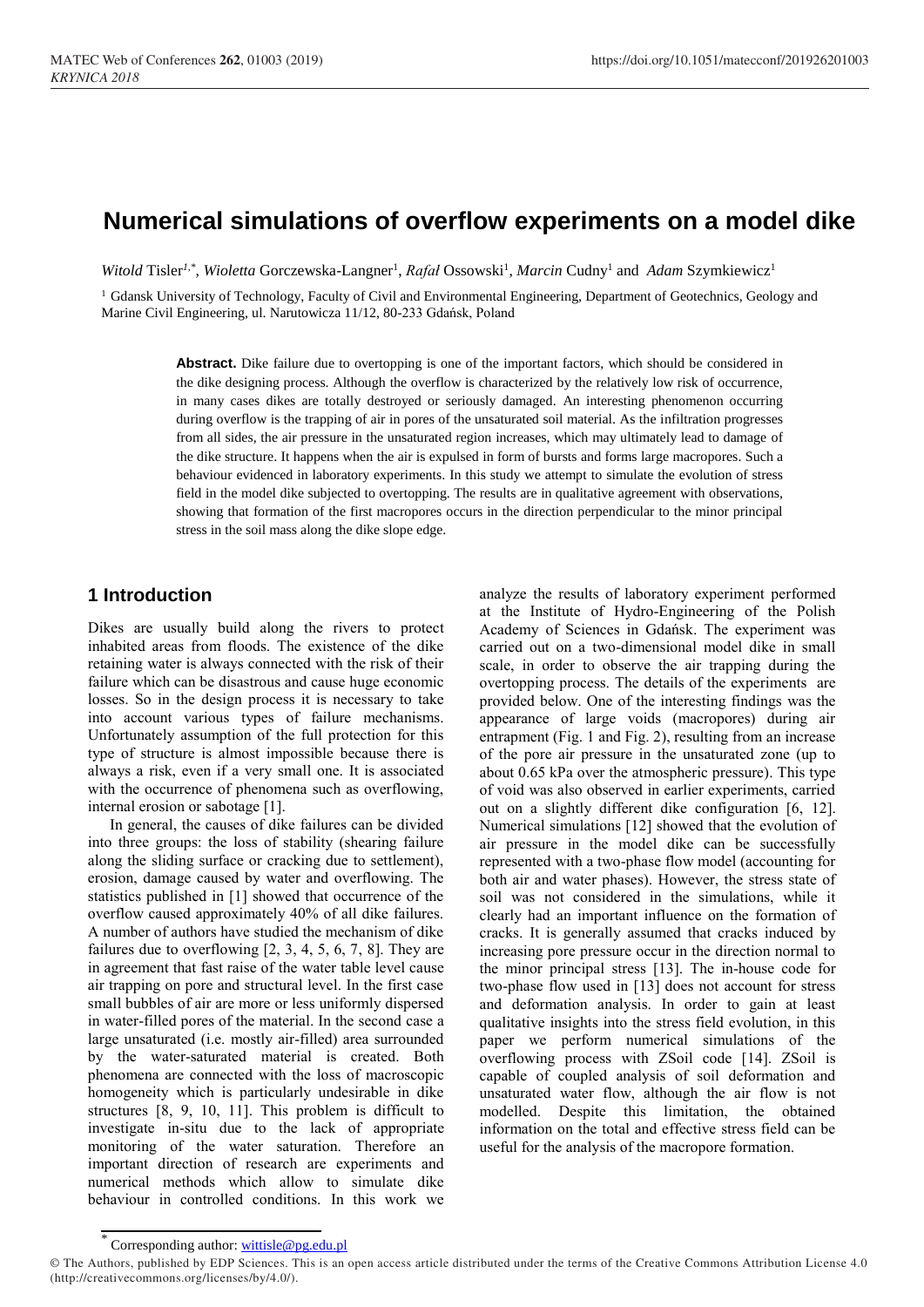

**Fig. 1.** Shape of the macropore before air escape, t=820s.



**Fig. 2.** Shape of the macropore corresponding to its maximum volume,  $t=1200s$ .



**Fig. 3**. Shape of the macropore at the end of the experiment,  $t=2000s$ .

### **2 Experiment**

The experiment was carried out at the Institute of Hydro-Engineering of the Polish Academy of Sciences. The model dike was set up in a Plexiglas flume having dimensions 200x100x4.5 cm which allowed to create two dimensional flow and deformation conditions (plane strain). During experiments no signs of preferential flow of flume walls were observed. Two types of sands FSa1 (bottom) and FSa2 (main structure) were used to form the model dike. The sand was poured down from a special device, without further compaction, so the slope of the dike was close to the natural angle of repose. As the first step of the experiment the bottom layer of sand was saturated. After that overtopping was introduced. Water table at the left side of the dike was raised to the crest in 480s which caused the water overflow on the right slope. This stage has been hold by 60s with simultaneous rise of the water table on the right side of the dike. The mentioned procedure was necessary to prevent collapse of the structure. The last step was lowering of the water table on the left side to the end of the simulation which occurred at 2000s. The geometry and boundary conditions of the experiment are presented in Fig. 4.

During overflowing an unsaturated zone of entrapped air appeared in the dike structure (Fig. 1). The air pressure in the entrapped zone was measured by a pressure sensor, shown in Fig. 4. Increase of the pore air pressure led to the damage of soil structure and creation of macropores. The first type of void appeared between the saturated and unsaturated zones in the form of a cavity. Its volume increased as the unsaturated soil region was reduced and simultaneously the air pressure

in unsaturated sand increased. After reaching the pressure value of about 400 Pa (over the atmospheric pressure), the gas phase escaped, creating another macro-pore, which linked the existing void with the slope of the dike. This was accompanied by a drop in the air pressure. Later the air pressure rose again to the value of about 0.65 kPa and finally decreased to the atmospheric value as the whole soil in dike structure became water-saturated [12].

The basic soil parameters such as friction angle, density and porosity where taken from [6], hydraulic parameters describing water retention function were determined using RETC program [18] (tab. 1) while filtration coefficient was calculated based on analytical formula proposed by Hazen:

$$
k = 1200 \cdot d_{10}^{2} \tag{1}
$$

Elastic Young's-module was taken as 60 MPa for both types of sands. This value was considered representative for the medium dense sand in the model dike structure (in contrast to the real dikes where the soil is heavily compacted). The Poisson's ratio was calculated using the following equation based on effective friction angle:



**Fig. 4.** Dike geometry and boundary conditions used in simulations.

**Tab. 1.** Soil parameters used in simulation.

|      |                                | $p_{g}$ | Е         | $\omega$ | n |                  |
|------|--------------------------------|---------|-----------|----------|---|------------------|
|      | $\lceil m / \text{day} \rceil$ | [Pa]    | [ $MPa$ ] | [°]      |   |                  |
| FSa1 | 20.28                          | 1672    | 60        | 34.0     |   | $0.55 \pm 0.306$ |
| FSa2 | 38.88                          | 1380    | 60        | 37.0     |   | $0.52 \pm 0.285$ |

# **3 Numerical model**

#### **3.1 Equations**

We performed two numerical simulations using ZSoil FE code [14]. In the first case only the unsaturated water flow was considered without soil deformation. In the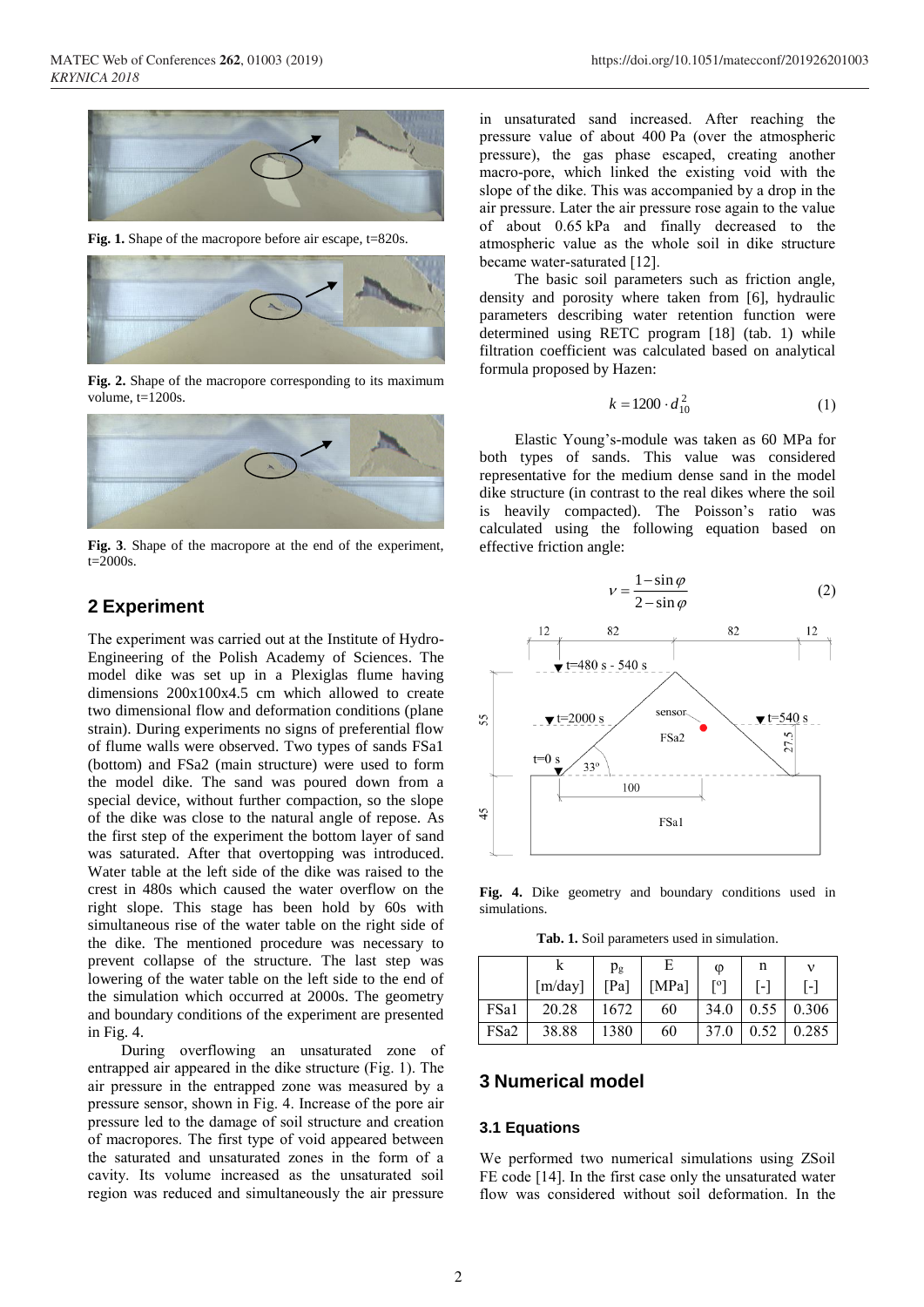second case we considered flow coupled with deformation, described by linear isotropic elastic model. The unsaturated flow equation (Richards' equation) is based on the mass conservation principle combined with the Darcy's law extended to variably saturated conditions. It is implemented in ZSoil as:

$$
C_{wp}(p_w)\frac{\partial (p_w)}{\partial t} - \nabla \cdot \left[ \frac{\rho_w \kappa k_{rw}}{\mu_w} (p_w + \rho_w gz) \right] = 0 \tag{3}
$$

where *w* is phase occupying the pore space (here water),  $\rho_w$  - density,  $S_w$ - saturation, *n*- porosity, *t* - time,  $\kappa$  intrinsic permeability, *μ<sup>w</sup>* - dynamic viscosity, *krw*relative permeability, *pw*- pressure in fluid, *g* - gravity, *z* – depth and *Cwp*- storage coefficient:

$$
C_{wp} = \theta_w \beta_w + \frac{d\theta_w}{dp_w} \tag{4}
$$

where  $\theta_w$  is volumetric content of water,  $\beta_w$  is water compressibility coefficient. Equation (3) contains several dependent variables, so it has to be completed by additional constitutive relationships. Capillary pressure is equal to the negative water pressure. The value of the capillary pressure is related to the water saturation. This relationship is called SWRC (soil water characteristic curve) or SWRC (soil water retention curve) and can be expressed by various analytical formulae which examples of which can be found in [15, 16, 17]. In ZSoil the SWRC is implemented as a simplification of the van Genuchten formula with fixed values of *n* and *m* exponents, equal to 2 and 0.5 respectively:

$$
S_w = S_{wr} + \frac{S_w - S_{wr}}{\left(1 + \left(p_c / p_g\right)^2\right)^{0.5}}\tag{5}
$$

where  $S_{wr}$  is the residual water saturation,  $S_w$  - water saturation,  $p<sub>g</sub>$  - scaling pressure in the retention function and *p<sup>c</sup>* - capillary pressure. Permeability of the medium is obtained by scaling the tensor for fully saturated medium by a scalar value function dependent on the saturation ratio:

$$
k_{rw} = \frac{(S_w - S_{wr})^3}{(1 - S_{wr})^3}
$$
 (6)

Due to the coupling of the water flow with deformation it is necessary to extend the effective stress concept to account the partially saturated medium. In ZSoil code a following formula has been adopted:

$$
\sigma' = \sigma - S_w p_w \tag{7}
$$

where  $\sigma'$  – effective stress,  $\sigma$  – total stress. Water saturation equal to 1 denotes fully saturated state, between 0 and 1 is partially saturated state and 0 corresponds to dry conditions.

### **3.2 Discretization and boundary conditions**

ZSoil is written in the MS-Windows environment and it is based on the finite element method with linear, quadratic or cubic shape functions for spatial discretization and fully implicit backward finite difference formula for the integration in time. Evaluating of all integrals resulting from the problem formulation it is necessary to use numerical integration. In ZSoil a Gaussian quadrature is used. The nonlinear algebraic systems arising at each time step can be solved using Newton-Raphson iterative scheme with backtracking or BFGS algorithm.

It is possible to use steady state or transient analysis of the water flow for partially or fully saturated medium with time dependent boundary conditions. In the case of single phase water flow, the fluid pressure is a basic unknown. When considering the two-phase model additional unknown is nodal displacement. An important advantage of the software is that user can change the parameters of the iterative solver, for example maximum number of iterations per step. To describe soil deformation an elastic model has been used in all calculations presented in the article.

All simulations were performed on the same numerical grid consisting 951 nodes and 870 quadrilateral elements. As shown in fig. 5, the shape of the dike base was assumed different than in experiment because it speeded up the calculations while not affecting the results. The numerical model was implemented in four stages. The first three represented respectively: placement of the base, placement of the structure of the dike and saturation of the base. The last stage simulated the overflowing with boundary conditions varying according to fig. 4. At each time step we imposed hydrostatic value of the water pressure  $p_w$ on the submerged part of the slopes, why on the dry parts we assumed no-flow conditions. The bottom edge of the dike was considered impermeable for water and fixed with respect to displacements in both directions. Before rising the water table (end of the third step) the whole area above the water table was in unsaturated state. Water pressure in the domain was varying hydrostatically from 1.10 kPa at the bottom to -5.50 kPa at the top.



**Fig. 5**. Numerical grid used in the simulations.

### **4 Results**

Fig. 6 shows that the regions of the minimum values of the effective stress (in horizontal direction) are located inside the dike near the upper part of the right-hand slope. This is the region where formation of cracks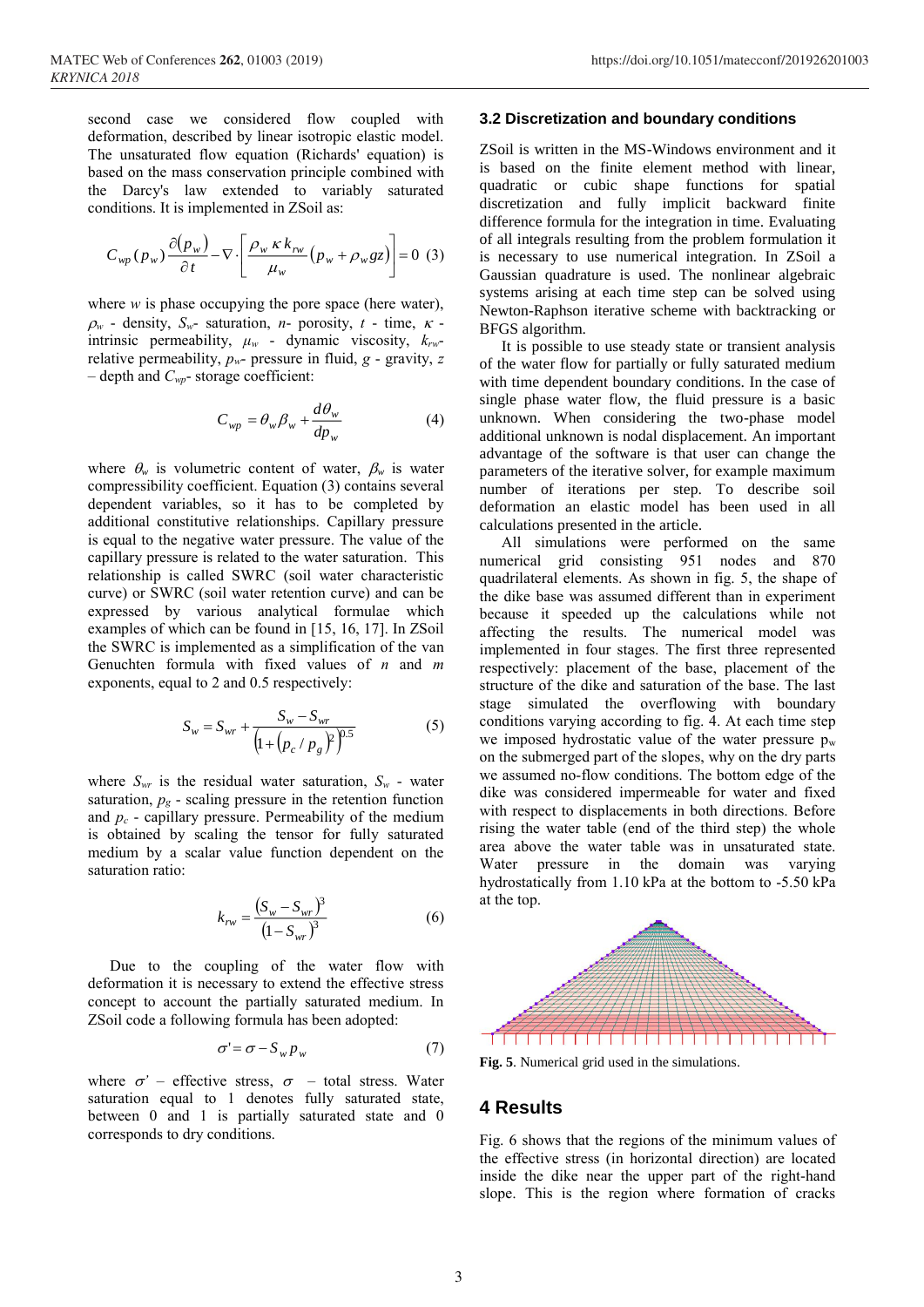occurs (compare fig. 1). We expect the actual values of the effective stress to be different from the computed ones, since the numerical model did not take into account the influence of the pore air pressure. However, one should be aware that the definition of effective stress in a porous medium saturated by multiple fluids is not straightforward and is a subject of ongoing research [18]. Fig. 7 presents the evolution of principal stress components in the considered region of the dike. It can be seen that the ratio of the minimum to maximum effective stress diminishes as the infiltration proceeds, while the direction of the minor principal stress is approximately normal to the right-hand slope of the dike. This is in agreement with the observed macropore formation, since the void space has its larger dimension oriented approximately parallel to the slope, i.e. parallel to the major principal stress and perpendicular to the minor stress. This is consistent with the theoretical analysis of fracturing due to pore pressure increase [13].



**Fig. 6.** Distribution of the effective stresses in horizontal direction at time 480s. Value of the stress is varying from - 2.604 kPa (blue) to +3.208 kPa (red).





**Fig. 7.** Direction (and the relative magnitude) of the total principal stress (results shown only for place where macropore appear): a) just after overtopping t=480s, b) max value of pressure in the area t=540, c) before air escape t=820s.

The calculated values of displacements and water pressure at a node located in the region of crack formation are shown in figs. 8 and 9. Since the numerical model was implemented in four stages, the plots present only results from the fourth stage (overflowing). Fig. 8 shows the evolution of the water pressure for the simulations with and without soil deformation. Until 550s (end of rising water table on the right side and beginning of decreasing the water table on the left side) both curves are in agreement. When the process of rapid infiltration from both sides ends, the differences appear. They can be explained by the fact that including soil deformation of the model adds additional retention capacity to the soil medium, which slows down the propagation of the pressure changes.



**Fig. 8.** Distribution water pressure in a node located near the crack.